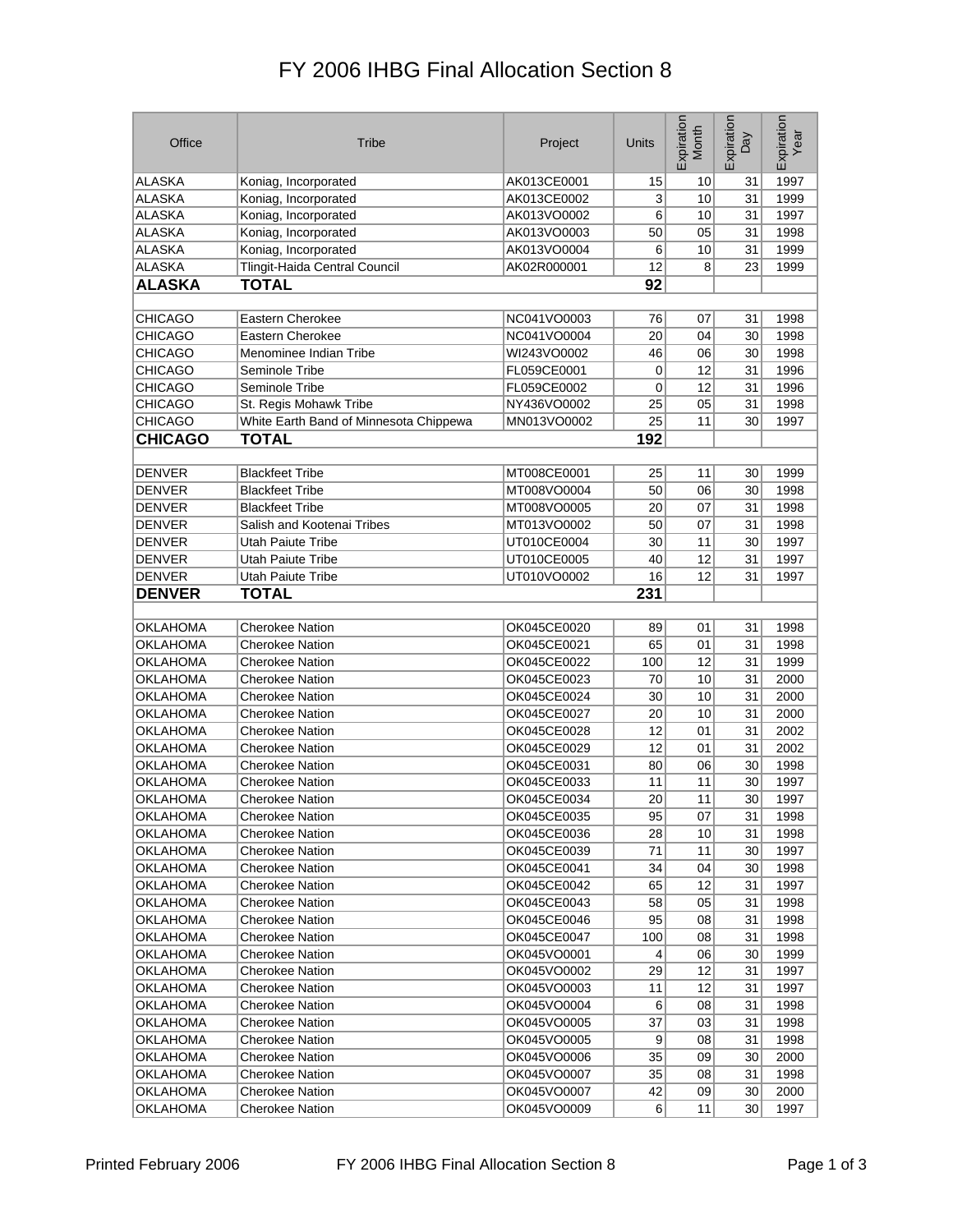## FY 2006 IHBG Final Allocation Section 8

| Office          | Tribe                  | Project     | Units | Expiration<br>Month | Expiration<br>Day | Expiration<br>Year |
|-----------------|------------------------|-------------|-------|---------------------|-------------------|--------------------|
| <b>OKLAHOMA</b> | <b>Cherokee Nation</b> | OK045VO0010 | 6     | 11                  | 30                | 1997               |
| OKLAHOMA        | <b>Cherokee Nation</b> | OK045VO0011 | 48    | 06                  | 30                | 1998               |
| OKLAHOMA        | <b>Cherokee Nation</b> | OK045VO0012 | 14    | 10                  | 31                | 1998               |
| OKLAHOMA        | <b>Cherokee Nation</b> | OK045VO0013 | 5     | 10                  | 31                | 1998               |
| OKLAHOMA        | <b>Cherokee Nation</b> | OK045VO0014 | 46    | 12                  | 31                | 1999               |
| OKLAHOMA        | <b>Cherokee Nation</b> | OK045VO0015 | 10    | 12                  | 31                | 1999               |
| OKLAHOMA        | <b>Cherokee Nation</b> | OK045VO0016 | 13    | 12                  | 31                | 1999               |
| OKLAHOMA        | <b>Cherokee Nation</b> | OK045VO0018 | 30    | 08                  | 31                | 1998               |
| OKLAHOMA        | <b>Cherokee Nation</b> | OK045VO0048 | 30    | 10                  | 31                | 1998               |
| OKLAHOMA        | Chickasaw              | OK047CE0021 | 12    | 01                  | 31                | 2002               |
| OKLAHOMA        | Chickasaw              | OK047CE0022 | 12    | 01                  | 31                | 2002               |
| OKLAHOMA        | Chickasaw              | OK047CE0023 | 21    | 01                  | 31                | 2003               |
| OKLAHOMA        | Chickasaw              | OK047CE0026 | 20    | 12                  | 31                | 1997               |
| OKLAHOMA        | Chickasaw              | OK047CE0031 | 5     | 11                  | 30                | 1997               |
| OKLAHOMA        | Chickasaw              | OK047CE0033 | 82    | 10                  | 31                | 1997               |
| OKLAHOMA        | Chickasaw              | OK047CE0034 | 48    | 06                  | 30                | 1998               |
| OKLAHOMA        | Chickasaw              | OK047CE0035 | 129   | 08                  | 31                | 1998               |
| OKLAHOMA        | Chickasaw              | OK047CE0036 | 15    | 08                  | 31                | 1998               |
| OKLAHOMA        | Chickasaw              | OK047CE0037 | 40    | 12                  | 31                | 1997               |
| OKLAHOMA        | Chickasaw              | OK047CE0039 | 4     | 08                  | 31                | 1998               |
| OKLAHOMA        | Chickasaw              | OK047VO0008 | 7     | 12                  | 31                | 1997               |
| OKLAHOMA        | Chickasaw              | OK047VO0009 | 7     | 12                  | 31                | 1997               |
| OKLAHOMA        | Chickasaw              | OK047VO0010 | 6     | 12                  | 31                | 1997               |
| OKLAHOMA        | Chickasaw              | OK047VO0011 | 20    | 02                  | 28                | 1998               |
| OKLAHOMA        | Chickasaw              | OK047VO0012 | 5     | 11                  | 30                | 1997               |
| OKLAHOMA        | Chickasaw              | OK047VO0013 | 4     | 11                  | 30                | 1997               |
| OKLAHOMA        | Chickasaw              | OK047VO0014 | 4     | 11                  | 30                | 1997               |
| OKLAHOMA        | Chickasaw              | OK047VO0015 | 3     | 11                  | 30                | 1997               |
| OKLAHOMA        | Chickasaw              | OK047VO0016 | 5     | 11                  | 30                | 1997               |
| OKLAHOMA        | Chickasaw              | OK047VO0017 | 63    | 06                  | 30                | 1998               |
| OKLAHOMA        | Chickasaw              | OK047VO0018 | 60    | 06                  | 30                | 1998               |
| OKLAHOMA        | <b>Choctaw Nation</b>  | OK049CE0006 | 25    | 08                  | 31                | 1998               |
| OKLAHOMA        | <b>Choctaw Nation</b>  | OK049CE0009 | 14    | 02                  | 28                | 2002               |
| OKLAHOMA        | <b>Choctaw Nation</b>  | OK049CE0010 | 10    | 02                  | 28                | 2002               |
| OKLAHOMA        | <b>Choctaw Nation</b>  | OK049CE0011 | 96    | 11                  | 30                | 1997               |
| OKLAHOMA        | <b>Choctaw Nation</b>  | OK049CE0012 | 168   | 09                  | 30                | 1998               |
| OKLAHOMA        | <b>Choctaw Nation</b>  | OK049V00010 | 61    | 06                  | 30                | 1998               |
| OKLAHOMA        | <b>Choctaw Nation</b>  | OK049VO0006 | 10    | 11                  | 30                | 1997               |
| OKLAHOMA        | <b>Choctaw Nation</b>  | OK049VO0007 | 20    | 11                  | 30                | 1997               |
| OKLAHOMA        | <b>Choctaw Nation</b>  | OK049VO0008 | 10    | 11                  | 30                | 1997               |
| OKLAHOMA        | <b>Choctaw Nation</b>  | OK049VO0009 | 25    | 02                  | 28                | 1998               |
| OKLAHOMA        | Peoria Tribe           | OK143CE0003 | 20    | 09                  | 30                | 1998               |
| <b>OKLAHOMA</b> | Peoria Tribe           | OK143CE0004 | 30    | 09                  | 30                | 1998               |